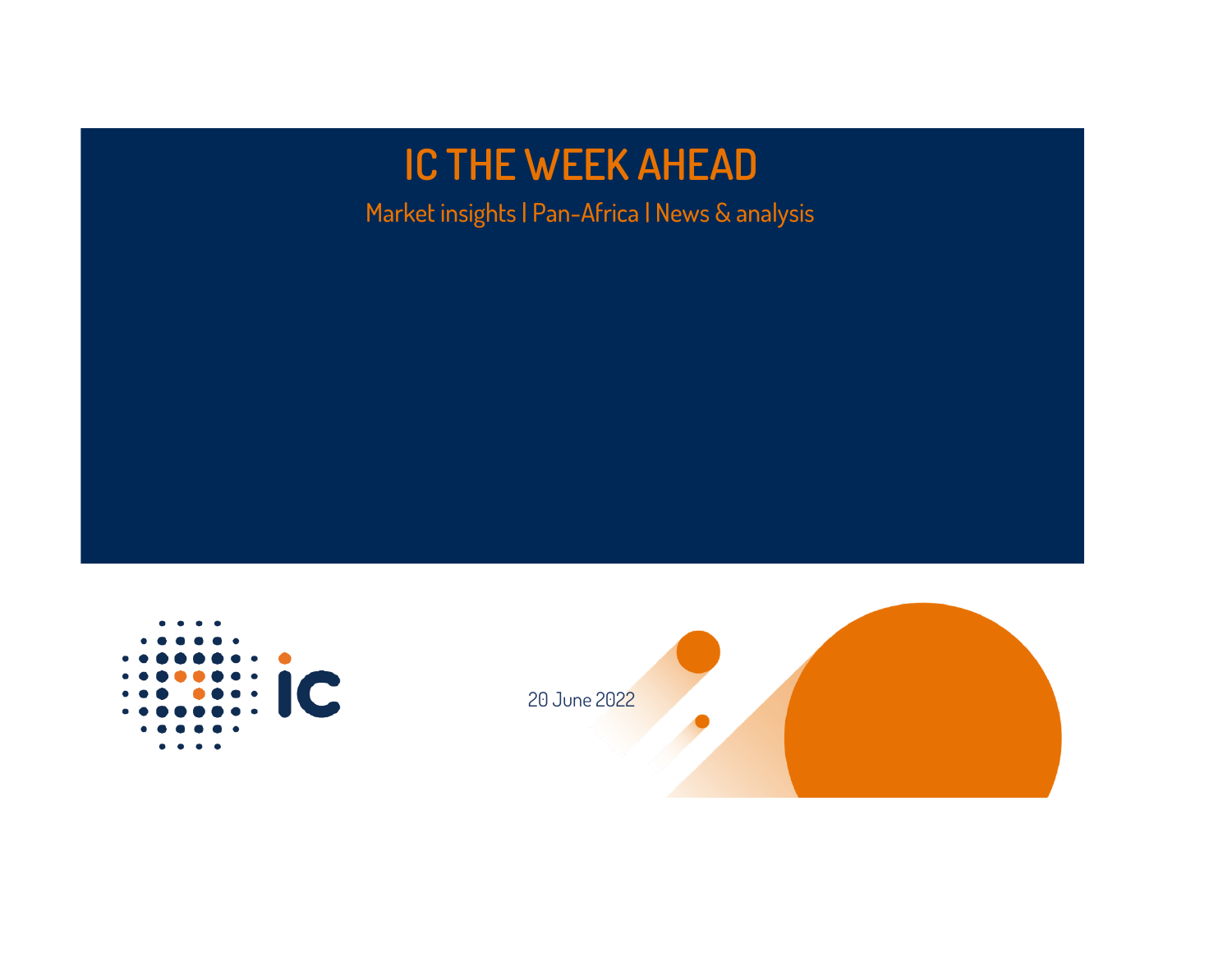| Market insights   Pan-Africa   Weekly market indicators  <br>ic the week ahead |         |                    |              |                |                |                       |                |                           |         |                              |                          |                         |                                   |
|--------------------------------------------------------------------------------|---------|--------------------|--------------|----------------|----------------|-----------------------|----------------|---------------------------|---------|------------------------------|--------------------------|-------------------------|-----------------------------------|
| Country                                                                        | Index   | <b>Index Level</b> | 1 Wk<br>%Chg | 30 Day<br>%Chg | YTD<br>$%$ Chg | 1 Year<br><b>High</b> | 1 Year<br>Low. | <b>FX-Rate</b><br>per USD | %Chg    | 1 Wk FX 30 Day FX<br>$%$ Chg | <b>YTD FX</b><br>$%$ Chg | Trade<br><b>USD'000</b> | Mkt Cap<br><b>USD<sub>m</sub></b> |
| Ghana                                                                          | GSE-CI  | 2.497.0            | $-2.2%$      | $-7.2%$        | $-10.6%$       | 3.009.4               | 2.497.0        | 7.88                      | $-1.3%$ | $-11.1%$                     | $-30.0\%$                | 3.274.3                 | 7,946.3                           |
| Nigeria                                                                        | NGX-ASI | 51.778.1           | $-2.7%$      | $-0.2%$        | 21.2%          | 54.085.3              | 37.640.8       | 417.88                    | $-2.9%$ | $-0.7%$                      | 23.0%                    | 26.434.2                | 67,312.6                          |
| Kenya                                                                          | NSE-ASI | 121.8              | $-6.2%$      | $-16.0%$       | $-27.1%$       | 188.2                 | 121.8          | 117.35                    | $-6.5%$ | $-20.3%$                     | $-29.7%$                 | 18.056.6                | 16,013.4                          |

| <b>Top 5 gainers</b>        |         |         |
|-----------------------------|---------|---------|
| <b>Company</b>              | Country | $%$ chg |
| Learn Africa Plc            | Nigeria | 15.7%   |
| Sameer Africa Plc           | Kenya   | 11.9%   |
| Kapchorua Tea Co            | Kenya   | 9.9%    |
| Equity Assurance Plc        | Nigeria | 9.4%    |
| Tripple Gee and Company Plc | Nigeria | 9.2%    |

| <b>Top 5 decliners</b>         |         |          |  |  |  |  |  |
|--------------------------------|---------|----------|--|--|--|--|--|
| <b>Company</b>                 | Country | $%$ chg  |  |  |  |  |  |
| Livestock Feeds Plc            | Nigeria | $-16.9%$ |  |  |  |  |  |
| Industrial And Medical Gases   | Nigeria | $-16.8%$ |  |  |  |  |  |
| <b>International Breweries</b> | Nigeria | $-15.0%$ |  |  |  |  |  |
| Longhorn Publishers Ltd        | Kenya   | $-11.2%$ |  |  |  |  |  |
| Cutix Plc                      | Nigeria | $-10.79$ |  |  |  |  |  |



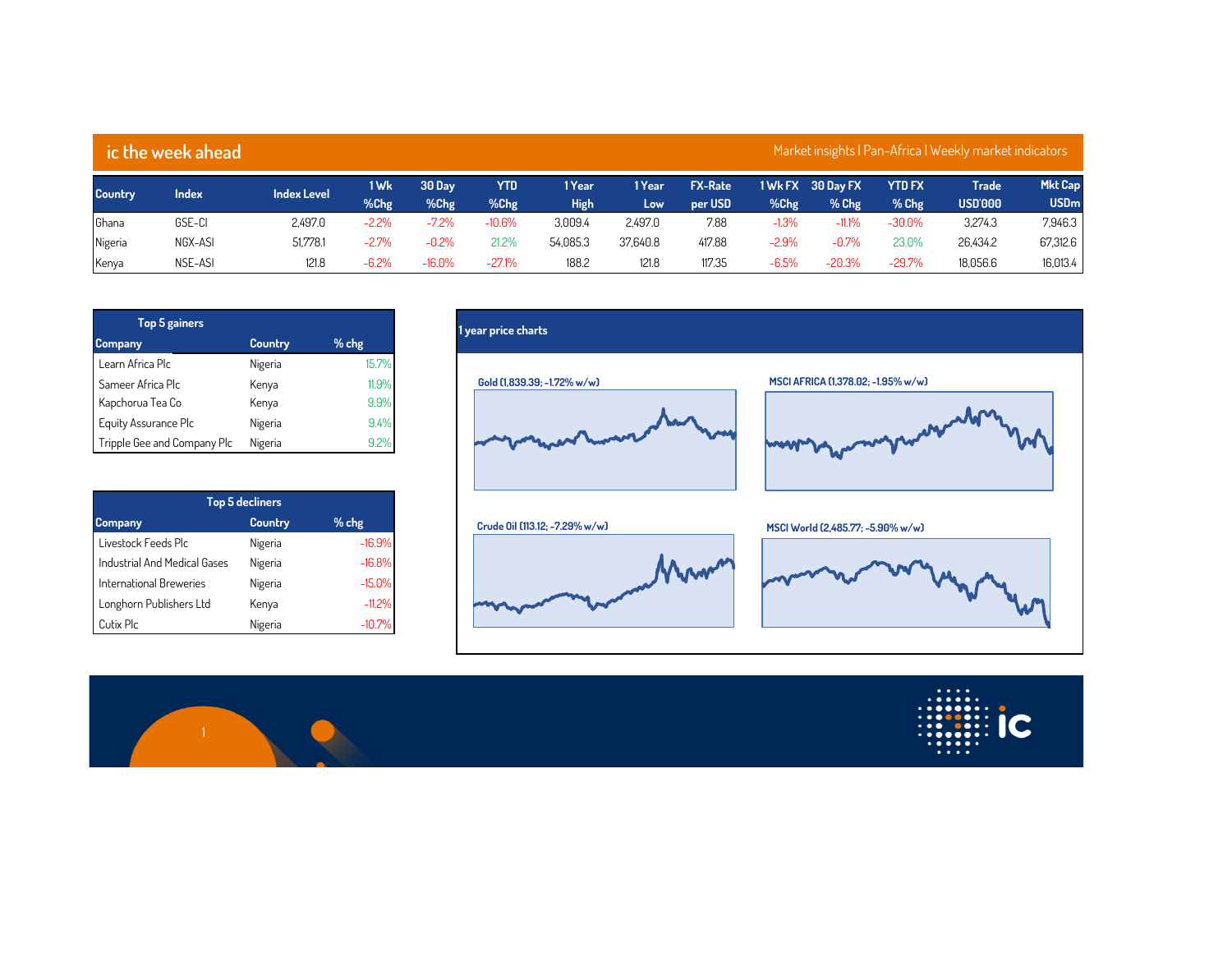# **ic the week ahead Market insights | Pan-Africa | Weekly market indicators**

# **30-day price charts 4,000.0 GSE-CI**







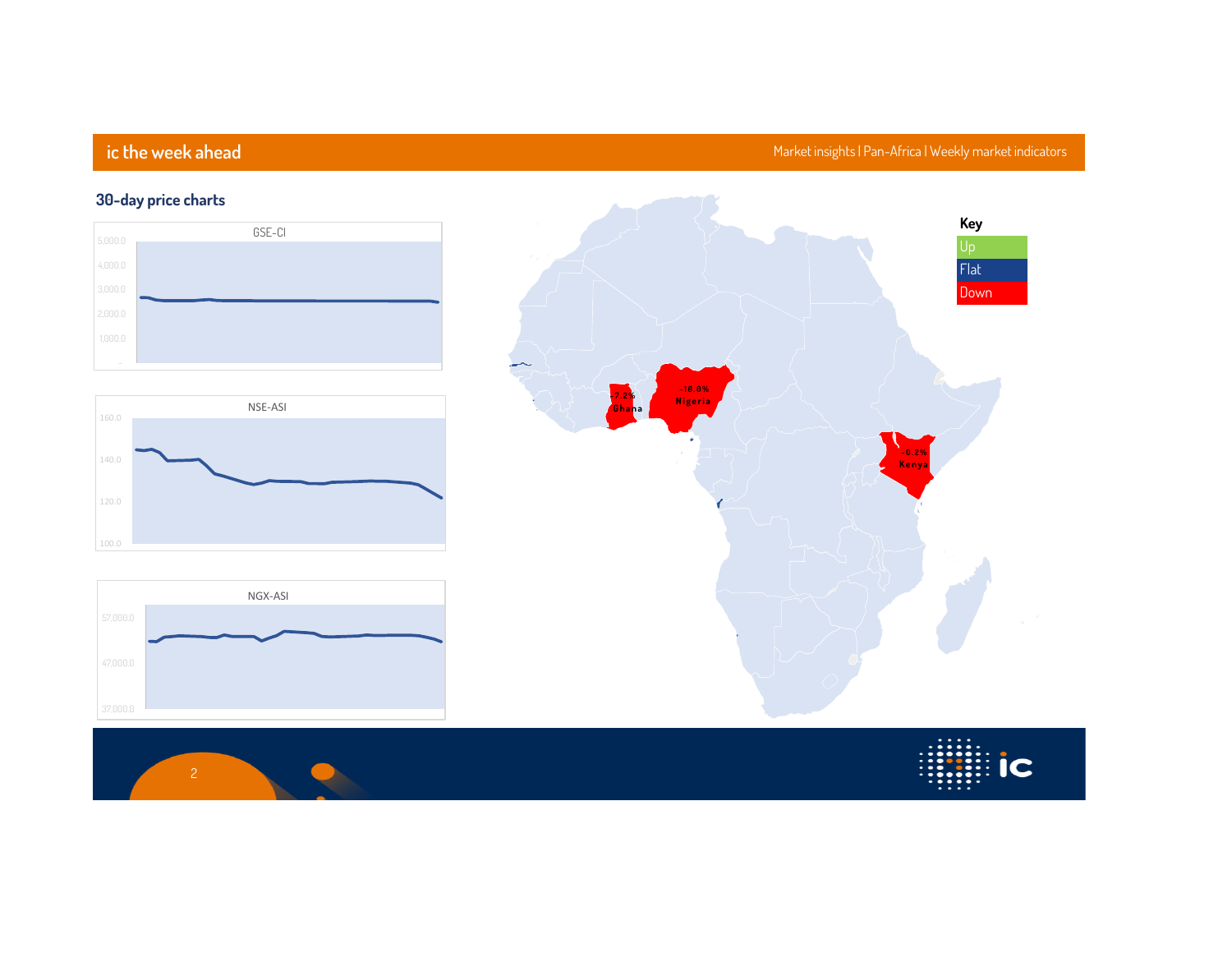### **Market insights | Pan-Africa | Weekly market indicators**

### **Ghana Stock Exchange (Ghana Cedi) Ghana**

**a fall in the prices of Scancom Plc and GCB Bank Plc.** 

**accounting for 97.3% of the value traded.**

**Market Commentary 2019 2020 2021 2022E 2023F**

**stocks.**

|                                 | 2019  | 2020  | 2021 | 2022E | 2023F |
|---------------------------------|-------|-------|------|-------|-------|
| Nominal GDP (USDbn)             | 67.0  | 68.5  | 75.5 | 82.0  | 87.7  |
| GDP Growth Rate (%)             | 6.5   | 0.4   | 4.7  | 6.2   | 4.7   |
| GDP per capita (USD)            | 2.2   | 2.2   | 24   | 2.6   | 2.7   |
| Current account balance (% GDP) | (2.8) | (3.1) | (22) | (3.5) | (4.5) |
| Govt gross debt (% GDP)         | 63.9  | 78.9  | 83.5 | 84.9  | 86.4  |
| CPI Inflation (%)               | 7.9   | 10.4  | 9.3  | 8.8   | 8.2   |

**Going into the new week, we expect demand to be centered on mid and large cap** 

**The stock market continued on its negative march last week as the benchmark index closed the week in red. The GSE-CI declined by 2.2% to finish at 2,497.0 as a result of** 

**Turnover increased by 10.0% w/w to USD 3.3m with Scancom Plc leading the pack,** 



| <b>Dividend</b>           | Type    | Year | <b>DPS</b> |
|---------------------------|---------|------|------------|
| CalBank                   | Final   | 2021 | 014        |
| Scancom Plc               | Final   | 2021 | 0085       |
| Guinnes Ghana Breweries   | Final   | 2021 | 008        |
| Scancom Plc               | Interim | 2021 | 0 O.3      |
| Societe Generale Bank     | Final   | 2020 | 0 11       |
| Standard Chartered Bank   | Final   | 2020 | 174        |
| Benso Oil Palm Plantation | Final   | 2020 | 0.2129     |
| CalBank                   | Final   | 2020 | 0.11       |
| Frobank Ghana             | Final   | 2020 | 0.55       |

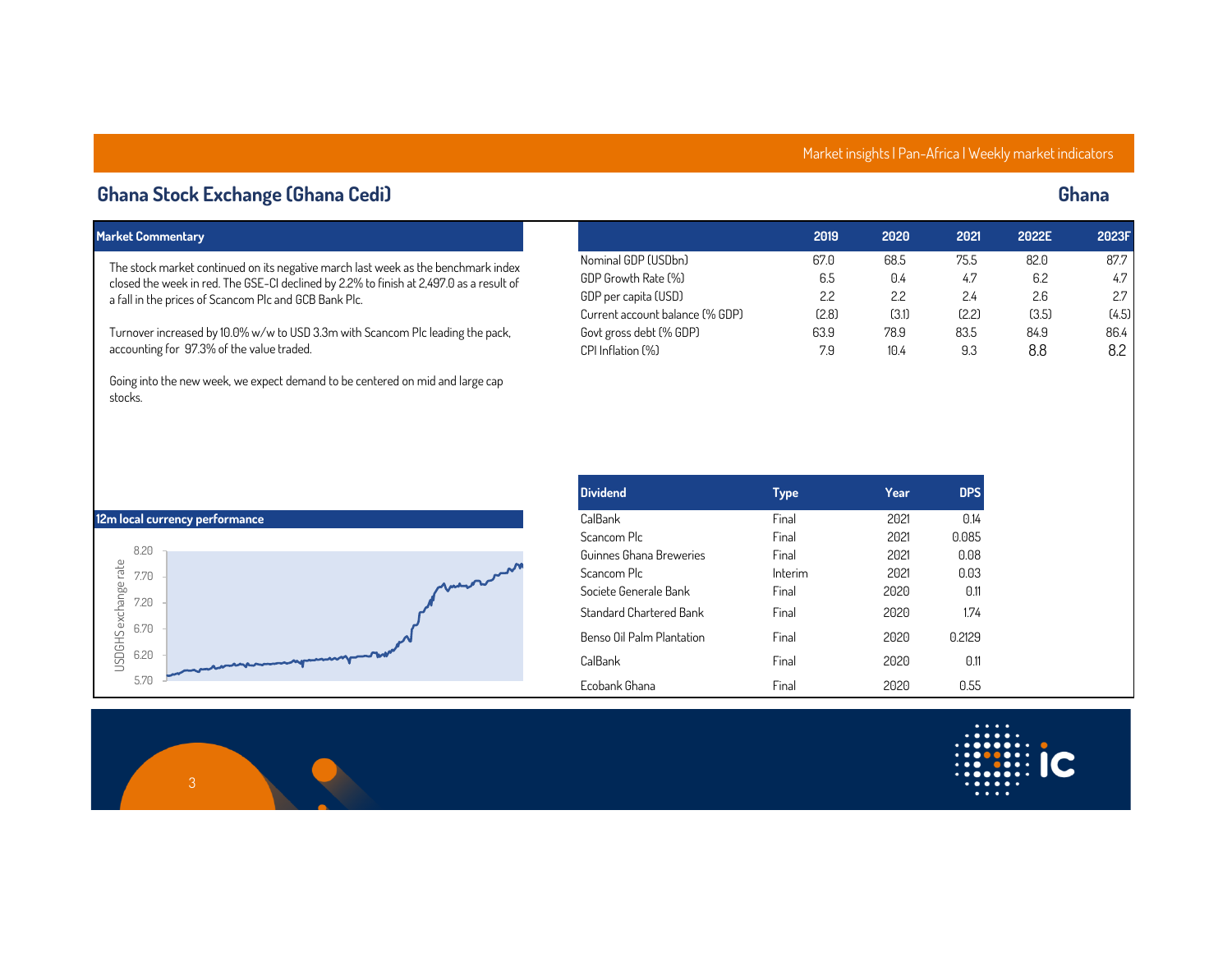### **Ghana Stock Exchange (Ghana Cedi) Ghana GSE-CI Level % chg Level % chg Company Price Week %chg This week (17 Jun. 2022) 2,497.0 -2.2% 316.8 -1.3% SIC Insurance Co 0.31 3.3% Previous week (10 Jun. 2022) 2,552.1 0.0% 321.0 -1.1% 30-Day 2,691.3 -7.2% 356.5 -11.1% Year Open 2,793.2 -10.6% 452.3 -30.0% Scancom Plc 25.11 97.3% Company Price Week %chg Calbank Plc 0.23 0.9% Scancom Plc 0.86 -4.4% Benso Oil Palm Plantation 0.18 0.7% Ghana Commercial Bank 5.00 -1.2% Rebased Index GHS m USD m Market Statistics Top 5 Decliners Top 5 Gainers Top 5 (value) Traders GHS/USD GSE-CI**

| <b>Index Performance</b>     |         |           |       | GHS/USD |
|------------------------------|---------|-----------|-------|---------|
| <b>GSE-CI</b>                | Level   | $%$ chg   | Level | % ch    |
| This week (17 Jun. 2022)     | 2.497.0 | $-2.2%$   | 316.8 | $-1.3$  |
| Previous week (10 Jun. 2022) | 2.552.1 | $0.0\%$   | 321.0 | $-1.1$  |
| 30-Day                       | 2.691.3 | $-7.2%$   | 356.5 | $-11.1$ |
| Year Open                    | 2.793.2 | $-10.6\%$ | 452.3 | -30.0'  |

| Top 5 (Value) Traders     |                  |  |  |  |  |  |  |
|---------------------------|------------------|--|--|--|--|--|--|
| <b>Company</b>            | GHS m % of Total |  |  |  |  |  |  |
| Scancom Plc               | 97.3%<br>25.11   |  |  |  |  |  |  |
| Calbank Plc               | 0.9%<br>0.23     |  |  |  |  |  |  |
| Benso Oil Palm Plantation | 0.7%<br>0.18     |  |  |  |  |  |  |
| Ghana Commercial Bank     | 0.4%<br>0.10     |  |  |  |  |  |  |
| Enterprise Group          | 0.2%<br>0.05     |  |  |  |  |  |  |
|                           |                  |  |  |  |  |  |  |

| <b>Market Statistics</b>  |                  |                  |
|---------------------------|------------------|------------------|
|                           | GHS <sub>m</sub> | USD <sub>m</sub> |
| Market Cap                | 62.626.2         | 7.946.3          |
| <b>Total Value Traded</b> | 258              | 3.3              |
| Avg. Daily Value Traded   | 52               | 07               |

| lex Performance                        |        |
|----------------------------------------|--------|
| -----<br>-GHS/USD                      | 145 AA |
| and the first time<br>$GSE-CI$         | 125 00 |
| --------                               | 105.00 |
| -------------------------------------- | 8500   |



| <b>Top 5 Decliners</b> |       |           |  |  |  |  |  |  |
|------------------------|-------|-----------|--|--|--|--|--|--|
| <b>Company</b>         | Price | Week %chg |  |  |  |  |  |  |
| Scancom Plc            | 0.86  | $-4.4%$   |  |  |  |  |  |  |
| Ghana Commercial Bank  | 500   | $-12%$    |  |  |  |  |  |  |

### **ic the week ahead Market insights | Pan-Africa | Weekly market indicators**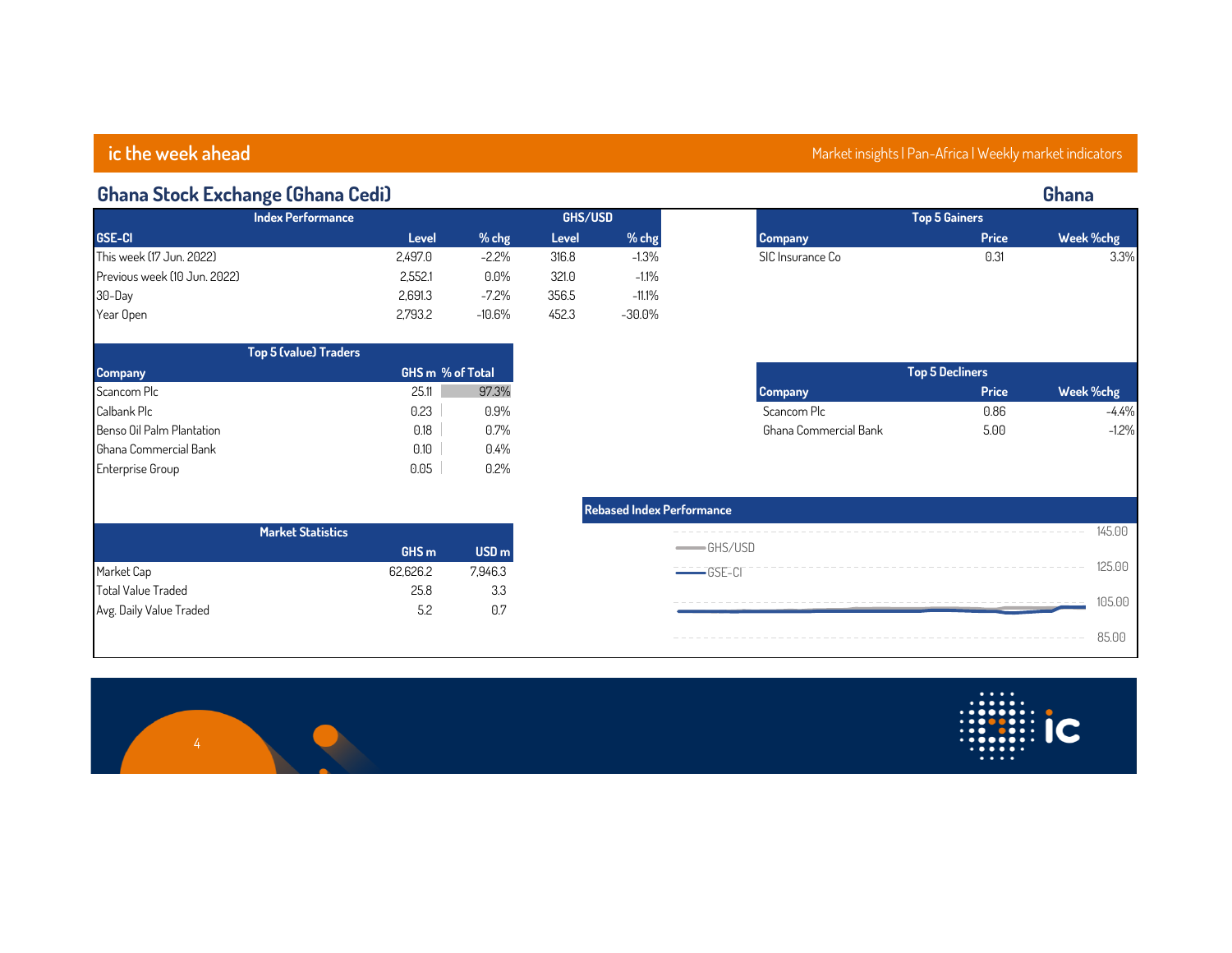# **ic the week ahead Market indicators is a market insights and interventional market insights | Pan-Africa | Weekly market indicators**

### **Ghana Stock Exchange (Ghana Cedi) Ghana**

|                               |                   | <b>Price</b> | Weekly  | Value                    | Year        |      | <b>Movement</b> |        |                          | Div.         | <b>Market Cap</b> |                  | 6 mths        |
|-------------------------------|-------------------|--------------|---------|--------------------------|-------------|------|-----------------|--------|--------------------------|--------------|-------------------|------------------|---------------|
| <b>Company Name</b>           | <b>Sector</b>     | (GHS)        | % chg   | <b>GHS</b>               | <b>High</b> | Low  | <b>(%) YTD</b>  | P/E    | P/B                      | <b>Yield</b> | GHS <sub>m</sub>  | USD <sub>m</sub> | Value         |
| Scancom Plc                   | Telecommunication | 0.9          | $-4.4%$ | 25,105.5                 | 1.1         | 0.9  | $-22.5%$        | 4.7    | 2.4                      | 9.3%         | 10,569.8          | 1,341.1          | 268.045.446.9 |
| Guinness Ghana Breweries      | Consumer          | 2.3          | 0.0%    | $\overline{\phantom{a}}$ | 2.3         | 1.8  | 25.0%           | 17.2   | 1.9                      | 3.6%         | 692.1             | 87.8             | 10,965,806.8  |
| Calbank Plc                   | Banking           | 0.8          | 0.0%    | 226.0                    | 0.9         | 0.8  | $-8.0%$         | 2.2    | 0.4                      | 13.8%        | 545.1             | 69.2             | 10,830,859.8  |
| Ghana Commercial Bank         | Banking           | 5.0          | $-1.2%$ | 99.7                     | 5.2         | 5.0  | $-4.6%$         | 2.2    | 0.5                      | 5.0%         | 1,340.9           | 170.1            | 6,451,478.7   |
| Enterprise Group              | Insurance         | 3.3          | 0.0%    | 47.2                     | 3.3         | 2.8  | 18.3%           | 3.5    | 0.7                      | 1.9%         | 563.9             | 71.6             | 4,431,914.0   |
| Standard Chartered Bank Ghana | Banking           | 20.3         | 0.0%    | 28.3                     | 20.3        | 20.3 | 0.0%            | 5.3    | 1.6                      | 8.6%         | 2,735.6           | 347.1            | 3,582,158.3   |
| Ecobank Ghana                 | Banking           | 7.6          | 0.0%    | 36.6                     | 7.6         | 7.6  | 0.0%            | 4.4    | 0.9                      | 7.2%         | 2,451.4           | 311.0            | 2,945,446.6   |
| Ghana Oil Company             | Energy            | 1.8          | 0.0%    | 15.7                     | 1.8         | 1.8  | 0.0%            | 6.5    | 1.0                      | 2.5%         | 713.2             | 90.5             | 2,257,353.4   |
| <b>Fan Milk</b>               | Consumer          | 3.0          | 0.0%    | 4.2                      | 4.0         | 3.0  | $-25.0%$        | (12.8) | 14                       | 0.0%         | 348.6             | 44.2             | 2,060,330.2   |
| Total Petroleum Ghana         | Energy            | 4.1          | 0.0%    | $\overline{\phantom{0}}$ | 5.0         | 4.1  | $-18.3%$        | 4.2    | 1.1                      | 6.0%         | 458.7             | 58.2             | 1,195,503.2   |
| SIC Insurance Co              | Insurance         | 0.3          | 3.3%    | 44.4                     | 0.3         | 0.1  | 287.5%          | 10.4   | $\overline{\phantom{a}}$ | 4.9%         | 54.8              | 7.0              | 1,735,987.4   |
| Access Bank Ghana             | Banking           | 2.3          | 0.0%    | $\overline{\phantom{0}}$ | 3.2         | 1.9  | $-27.3%$        | 1.2    | 0.3                      | 0.0%         | 398.3             | 50.5             | 1,405,806.3   |
| Societe Generale Ghana        | Banking           | 1.2          | 0.0%    | 1.2                      | 1.2         | 1.2  | $-0.8%$         | 3.9    | 0.8                      | 9.6%         | 843.9             | 107.1            | 1,092,440.6   |
| Benso Oil Palm Plantation     | Agribusiness      | 6.0          | 0.0%    |                          | 6.7         | 6.0  | $-9.8%$         | 2.1    | 1.5                      | 3.5%         | 208.8             | 26.5             | 736,377.0     |
| Unilever Ghana Plc            | Consumer          | 5.9          | 0.0%    | $\overline{\phantom{a}}$ | 5.9         | 5.9  | 0.0%            | (9.0)  | 13.2                     | 0.0%         | 368.1             | 46.7             | 330,570.3     |
| Republic Bank Ghana Plc       | Banking           | 0.6          | 0.0%    | $\overline{\phantom{a}}$ | 0.6         | 0.6  | $0.0\%$         | 4.2    | 0.7                      | 0.0%         | 511.2             | 64.9             | 57,240.0      |
| Dannex Ayrton Starwin Plc     | Health            | 0.4          | 0.0%    | $\overline{\phantom{a}}$ | 0.4         | 0.4  | $0.0\%$         |        | $\overline{\phantom{a}}$ | 0.0%         | 33.9              | 4.3              | 8,811.2       |
| Trust Bank Ltd Gambia         | Banking           | 0.4          | 0.0%    | $\overline{\phantom{a}}$ | 0.4         | 0.3  | 29.4%           | 4.0    | 0.7                      | 16.4%        | 88.0              | 11.2             | 8,164.4       |
| Agricultural Development Bank | Banking           | 5.1          | 0.0%    |                          | 5.1         | 5.1  | 0.0%            | 9.9    | 1.4                      | 0.0%         | 1,755.6           | 222.8            | 3,147.3       |
| Cocoa Processing Co           | Manufacturing     | 0.0          | 0.0%    | 0.1                      | 0.0         | 0.0  | 0.0%            | (0.3)  | (0.1)                    | 0.0%         | 40.8              | 5.2              | 1,926.1       |
| Aluworks Ghana                | Manufacturing     | 0.1          | 0.0%    |                          | 0.1         | 0.1  | 0.0%            | (3.1)  | 5.9                      | 0.0%         | 23.7              | 3.0              | 1,767.7       |
| Camelot Ghana                 | Media             | 0.1          | 0.0%    |                          | 0.1         | 0.1  | 0.0%            | (5.3)  | 0.6                      | 0.0%         | 0.8               | 0.1              | 560.6         |
| Clydestone Ghana              | Technology        | 0.0          | 0.0%    |                          | 0.0         | 0.0  | 0.0%            | (3.2)  | 0.4                      | 0.0%         | 1.0               | 0.1              | 308.1         |
| Mega African Capital          | Other Financial   | 5.4          | 0.0%    |                          | 5.4         | 5.4  | 0.0%            | 3.9    | 0.7                      | 0.0%         | 53.6              | 6.8              | 70.1          |

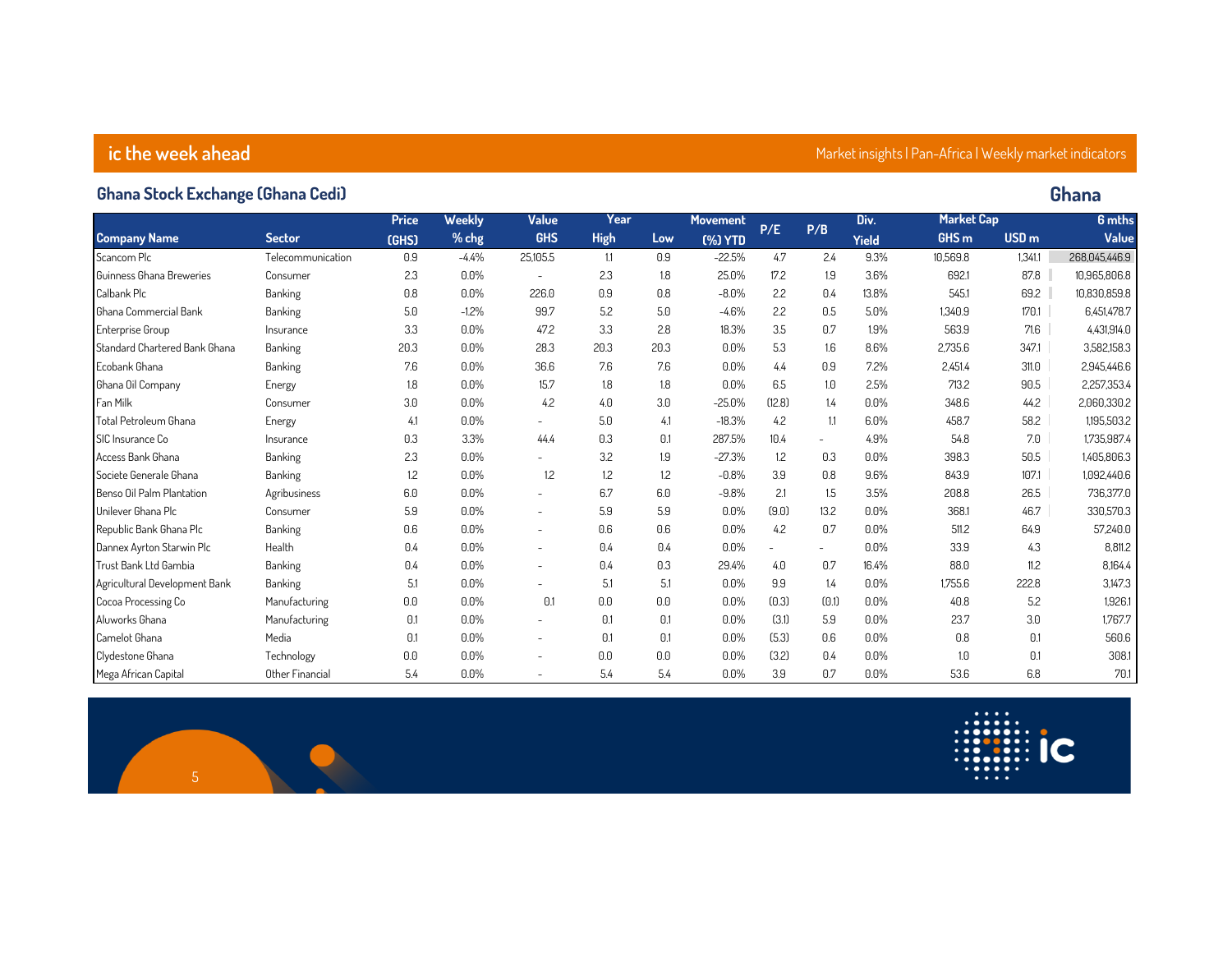| <b>Market Commentary</b>                                                                                                                                  |                                 | 2019        | 2020  | 2021       | 2022E | 2023F |
|-----------------------------------------------------------------------------------------------------------------------------------------------------------|---------------------------------|-------------|-------|------------|-------|-------|
| The Nigerian Stock market closed the week on a bearish note amidst sell-offs and buy-                                                                     | Nominal GDP (USDbn)             | 448.1       | 429.4 | 417.3      | 555.4 | 635.7 |
| interests as the benchmark All-Share Index fell by 121bp closing at 51,778.1 points. The                                                                  | GDP Growth Rate (%)             | 2.2         | (1.8) | 3.4        | 2.7   | 2.6   |
| market breadth closed negative on Friday with 13 gainers and 54 losers                                                                                    | GDP per capita (USD)            | 2.2         | 2.1   | 2.4        | 2.6   | 2.9   |
|                                                                                                                                                           | Current Account Balance (% GDP) | (3.8)       | (4.0) | (3.2)      | (2.2) | (2.0) |
| Market activity was dominated by the banking and telco sectors with Zenith Bank Plc having                                                                | Gov't gross debt (% GDP)        | 29.2        | 35.1  | 35.7       | 36.9  | 37.7  |
| the highest turnover for the week accounting for 15.1% of the market's total value traded.                                                                | CPI Inflation (%)               | 11.4        | 13.2  | 16.9       | 13.5  | 11.8  |
| We expect this bearish trend to continue as portfolio managers re-balance their portfolios<br>while they wait for cues from the upcoming earnings season. |                                 |             |       |            |       |       |
|                                                                                                                                                           | <b>Dividend</b>                 | <b>Type</b> | Year  | <b>DPS</b> |       |       |
|                                                                                                                                                           | <b>ACCESS</b>                   | Final       | 2021  | 0.7        |       |       |
|                                                                                                                                                           | <b>GTCO</b>                     | Final       | 2021  | 2.7        |       |       |
| 12m local currency performance                                                                                                                            | <b>NB</b>                       | Final       | 2021  | 1.20       |       |       |
|                                                                                                                                                           | <b>MTNN</b>                     | Final       | 2021  | 8.57       |       |       |
| 450.00                                                                                                                                                    | UBA                             | Final       | 2021  | 0.80       |       |       |
|                                                                                                                                                           | <b>SEPLAT</b>                   | Final       | 2021  | 0.03       |       |       |
| 430.00                                                                                                                                                    | ZENITH                          | Final       | 2021  | 2.80       |       |       |
| 410.00                                                                                                                                                    | DANGSUGAR                       | Final       | 2021  | 1.00       |       |       |
| USDNGN exchange rate                                                                                                                                      | DANGCEM                         | Final       | 2021  | 20.00      |       |       |
| 390.00                                                                                                                                                    | <b>CUSTODIAN</b>                | Final       | 2021  | 0.40       |       |       |

**Nigerian Stock Exchange (Nigerian Naira) Nigeria**

**ic the week ahead Market insights | Pan-Africa | Weekly market indicators** 

|                                 | 2019  | 2020  | 2021  | 2022E | 2023F |
|---------------------------------|-------|-------|-------|-------|-------|
| Nominal GDP (USDbn)             | 448.1 | 4294  | 417.3 | 555.4 | 635.7 |
| GDP Growth Rate (%)             | 2.2   | (1.8) | 3.4   | 2.7   | 2.6   |
| GDP per capita (USD)            | 2.2   | 21    | 24    | 2.6   | 2.9   |
| Current Account Balance (% GDP) | (3.8) | (4.0) | (3.2) | (2.2) | (2.0) |
| Gov't gross debt (% GDP)        | 29.2  | 35.1  | 35.7  | 36.9  | 37.7  |
|                                 |       |       |       |       |       |





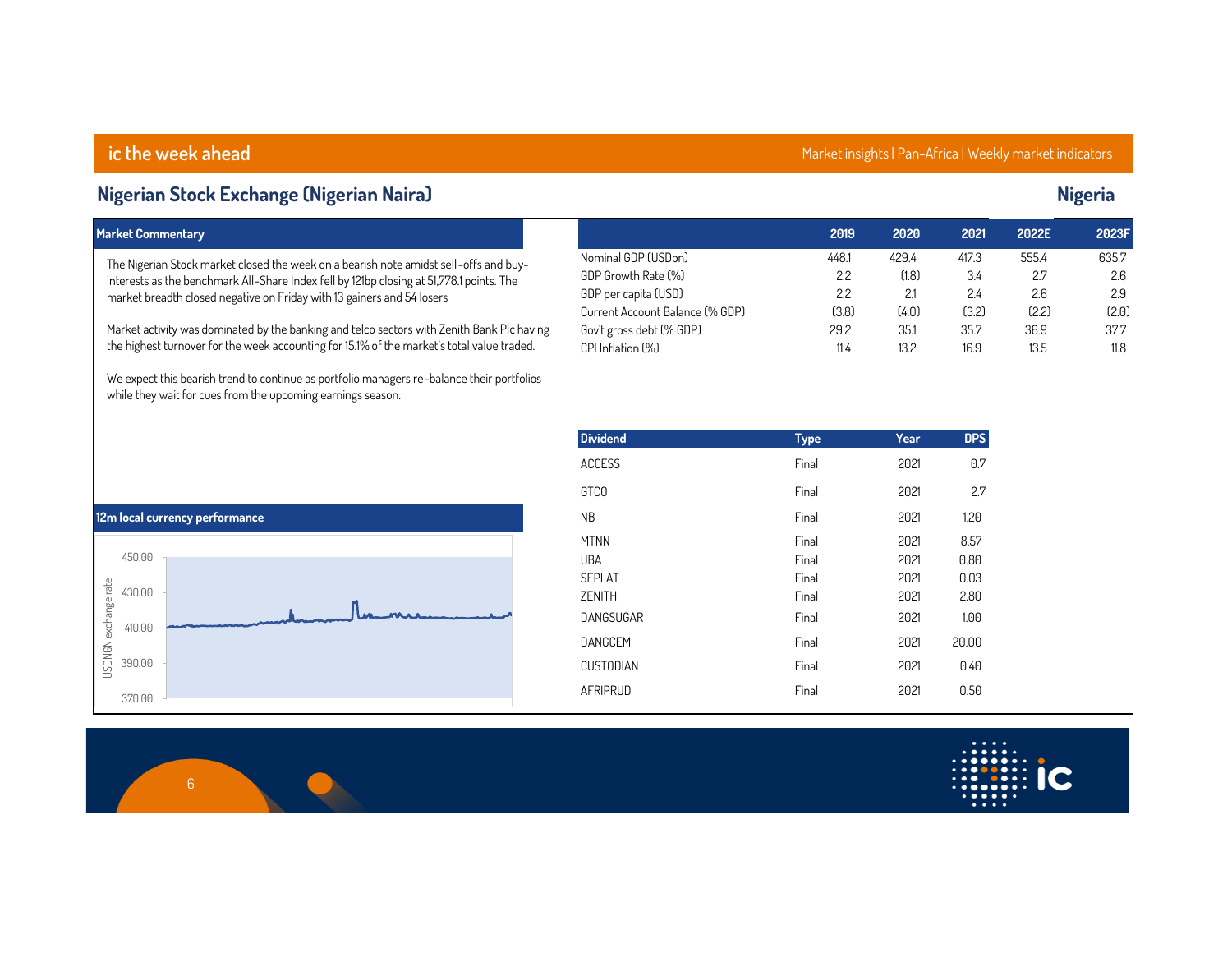# **Nigerian Stock Exchange (Nigerian Naira) Nigeria**

| <b>Index Performance</b>     |          | NGN/USD  |       |          |                             | <b>Top 5 Gainers</b> |           |  |  |
|------------------------------|----------|----------|-------|----------|-----------------------------|----------------------|-----------|--|--|
| <b>NGX-ASI</b>               | Level    | $%$ chg  | Level | $%$ chg  | <b>Company</b>              | <b>Price</b>         | Week %chg |  |  |
| This week (17 Jun. 2022)     | 51.778.1 | $-2.7\%$ | 123.9 | $-2.9\%$ | Learn Africa Plc            | 2.5                  | 15.7%     |  |  |
| Previous week (10 Jun. 2022) | 53.201.4 | 0.6%     | 127.6 | 0.3%     | Equity Assurance Plc        | 0.4                  | 9.4%      |  |  |
| 30-Day                       | 51.903.4 | $-0.2\%$ | 124.8 | $-0.7\%$ | Tripple Gee and Company Plc | 1.0                  | 9.2%      |  |  |
| Year Open                    | 42.716.4 | 21.2%    | 100.7 | 23.0%    | Ellah Lakes Plc             | 4.0                  | 8.4%      |  |  |

| <b>Top 5 (value) Traders</b>               |                |
|--------------------------------------------|----------------|
| <b>Company</b><br>NGN <sub>m</sub>         | % of Total     |
| Zenith Bank Plc<br>1.575.23                | 15.1%          |
| 1.546.01<br>Guaranty Trust Holding Co Plc  | 14.8%          |
| 1.062.53<br>MTN Nigeria Communications Plc | 10.2%          |
| 1.045.17<br>United Bank for Africa Plc     | 10.0%          |
| Bua Cement Plc                             | 691.89<br>6.6% |

|                         | <b>Market Statistics</b> |                  |
|-------------------------|--------------------------|------------------|
|                         | NGN <sub>m</sub>         | USD <sub>m</sub> |
| Market Cap              | 28.128.586.0             | 67.312.6         |
| Total Value Traded      | 10.421.4                 | 24.9             |
| Avg. Daily Value Traded | 2.084.3                  | 5.0              |

# **ic the week ahead Market insights | Pan-Africa | Weekly market indicators**

| <b>Top 5 Gainers</b>          |       |           |  |  |  |  |  |
|-------------------------------|-------|-----------|--|--|--|--|--|
| Company                       | Price | Week %chg |  |  |  |  |  |
| Learn Africa Plc              | 2.5   | 15.7%     |  |  |  |  |  |
| Equity Assurance Plc          | 0.4   | 9.4%      |  |  |  |  |  |
| Tripple Gee and Company Plc   | 1.0   | 9.2%      |  |  |  |  |  |
| Ellah Lakes Plc               | 4.0   | 8.4%      |  |  |  |  |  |
| Livingtrust Mortgage Bank Plc | 12    | 5.3%      |  |  |  |  |  |

|                              | <b>Top 5 Decliners</b> |           |
|------------------------------|------------------------|-----------|
| Company                      | <b>Price</b>           | Week %chg |
| Livestock Feeds Plc          | 1.3                    | $-16.9%$  |
| Industrial And Medical Gases | 92                     | $-16.8%$  |
| International Breweries      | 6.3                    | $-15.0%$  |
| Cutix Plc                    | 24                     | $-10.7%$  |
| Meyer Plc                    | 28                     | $-10.0\%$ |

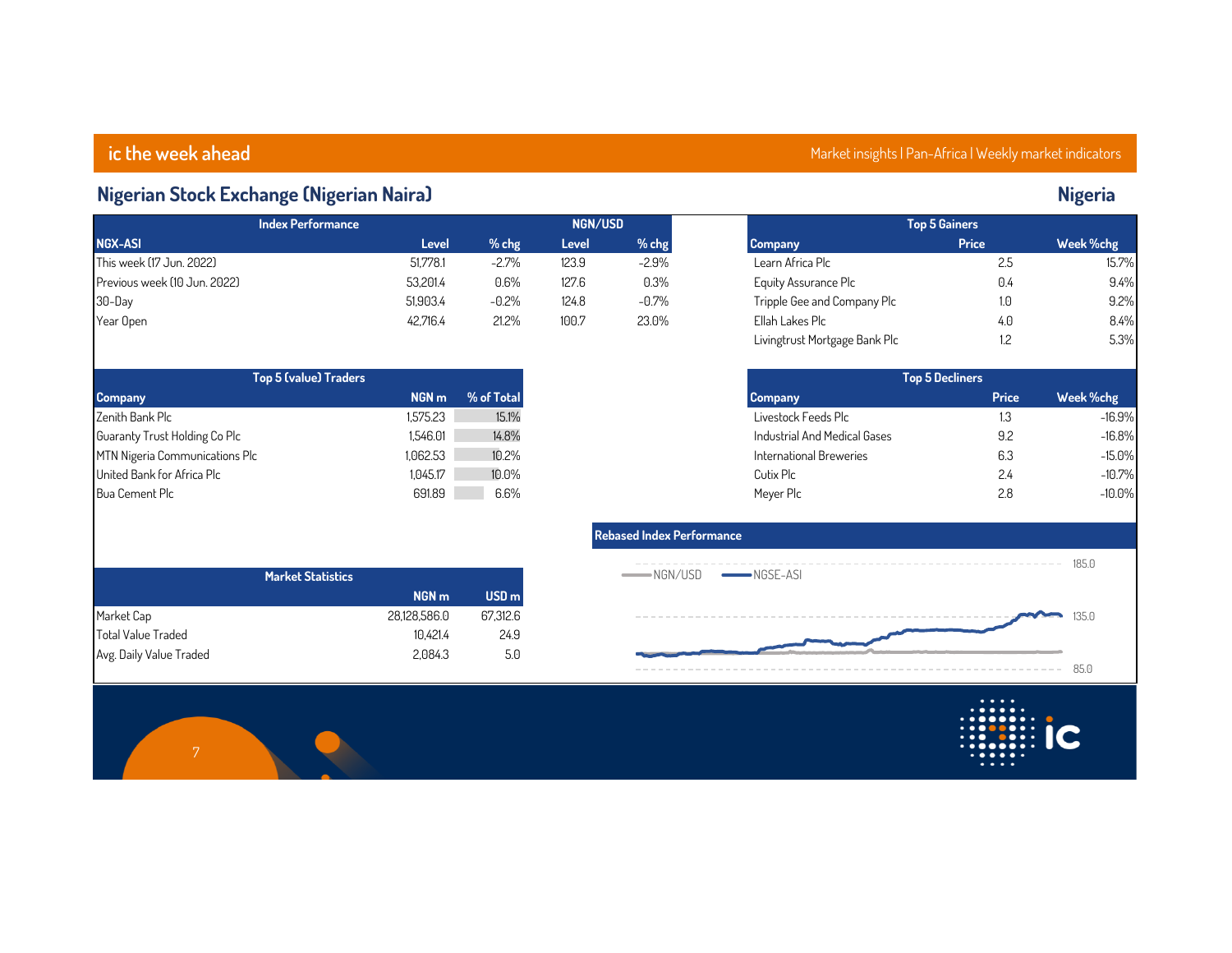### **ic the week ahead Market insights | Pan-Africa | Weekly market indicators**

# **Nigerian Stock Exchange (Nigerian Naira) Nigeria**

|                                 |                   | <b>Price</b> | Weekly   | Value       | Year        |         | <b>Movement</b> |                          |      |                   | <b>Market Cap</b> |                  | 6 mths         |
|---------------------------------|-------------------|--------------|----------|-------------|-------------|---------|-----------------|--------------------------|------|-------------------|-------------------|------------------|----------------|
| <b>Company Name</b>             | <b>Sector</b>     | (NGN)        | % chg    | <b>NGN</b>  | <b>High</b> | Low     | [%] <b>YTD</b>  | P/E                      | P/B  | <b>Div. Yield</b> | NGN <sub>m</sub>  | USD <sub>m</sub> | Value          |
| MTN Nigeria Communications Plc  | Telecommunication | 221.0        | $-7.9%$  | 1,062,534.9 | 261.6       | 157.0   | 12.2%           | 14.0                     | 17.2 | 5.9%              | 4,498,350.0       | 10.764.7         | 81.870.075.320 |
| <b>Bua Foods Plc</b>            | Consumer          | 55.0         | $-7.9%$  | 66.653.7    | 66.0        | 44.0    | 25.0%           | $\overline{a}$           | 4.4  | 0.0%              | 990.000.0         | 2,369.1          | 68,315,309,487 |
| Guaranty Trust Holding Co Plc   | Banking           | 21.1         | $-4.3%$  | 1.546.009.4 | 36.0        | 21.5    | $-19.0%$        | 3.5                      | 0.7  | 14.3%             | 619,526.0         | 1.482.5          | 51,976,752,060 |
| Dangote Cement Plc              | Manufacturing     | 277.0        | 0.0%     | 143,975.6   | 300.0       | 204.0   | 7.8%            | 12.5                     | 4.6  | 7.2%              | 4,720,220.0       | 11.295.6         | 47.721.521.290 |
| Zenith Bank Plc                 | Banking           | 21.4         | $-6.3%$  | 1,575,227.3 | 27.2        | 20.3    | $-14.9%$        | 2.7                      | 0.5  | 14.5%             | 671,885.0         | 1.607.8          | 47,389,728,910 |
| FBN Holdings Plc                | Other Financials  | 9.7          | $-8.1%$  | 497.584.6   | 12.7        | 6.9     | $-14.9%$        | 2.1                      | 0.4  | 4.6%              | 348.184.0         | 833.2            | 27,946,777,180 |
| Nestle Nigeria Plc              | Consumer          | 1400.0       | 0.0%     | 263.404.2   | 1.556.5     | 1.350.0 | $-10.1%$        | 24.3                     | 28.3 | 4.3%              | 1.109.720.0       | 2.655.6          | 20.693.536.065 |
| Nigerian Breweries Plc          | Consumer          | 63.5         | 0.8%     | 112,348.8   | 77.0        | 40.2    | 27.0%           | 27.4                     | 2.7  | 2.5%              | 507,803.0         | 1.215.2          | 19,040,081,478 |
| Access Holdings Plc             | Banking           | 9.3          | $-5.1%$  | 445,247.9   | 10.5        | 7.2     | 0.0%            | 2.0                      | 0.3  | 9.1%              | 330,571.0         | 7911             | 18,753,338,410 |
| Nigerian Exchange Group Plc     | Other Financials  | 24.5         | $-1.8%$  | 314,571.5   | 26.5        | 17.8    | 22.9%           | $\overline{a}$           |      | 0.0%              | 48,022.6          | 114.9            | 16,510,091,952 |
| United Bank for Africa Plc      | Banking           | 7.5          | $-2.6%$  | 1.045.173.7 | 9.3         | 6.8     | $-6.8%$         | 2.2                      | 0.3  | 13.3%             | 256.496.0         | 613.8            | 12,838,567,680 |
| FCMB Group Plc                  | Other Financials  | 3.5          | 0.0%     | 255,820.1   | 3.9         | 2.7     | 17.1%           | $\overline{a}$           | 0.3  | 0.0%              | 69,309.5          | 165.9            | 12,092,323,528 |
| Presco Plc                      | Agriculture       | 166.8        | $0.0\%$  | 44.850.2    | 200.0       | 69.0    | 90.0%           | 7.8                      | 4.7  | 0.0%              | 166,800.0         | 399.2            | 11,970,383,870 |
| Lafarge Africa Plc              | Hospitality       | 27.9         | $-0.4%$  | 367.285.2   | 31.4        | 19.5    | 16.5%           | 7.6                      | 1.1  | 0.0%              | 449.407.0         | 1.075.4          | 10.842.616.246 |
| United Capital Africa Ltd       | Banking           | 13.0         | $-0.4%$  | 91.847.3    | 14.0        | 4.5     | 31.3%           | $\overline{a}$           | 3.3  | 11.5%             | 78.000.0          | 186.7            | 9,001,580,536  |
| UAC of Nigeria Plc              | Banking           | 11.5         | 4.5%     | 145.212.1   | 14.4        | 4.7     | 21.1%           | 12.9                     | 0.7  | 0.0%              | 33,134.9          | 79.3             | 8.174.271.410  |
| Guinness Nigeria Plc            | Consumer          | 90.5         | 0.0%     | 39,052.5    | 110.0       | 17.0    | 132.1%          | 13.5                     | 2.2  | 0.0%              | 198,230.0         | 474.4            | 7,320,965,709  |
| Ecobank Transnational Inc       | Banking           | 10.1         | $-9.0%$  | 56.974.7    | 13.1        | 4.7     | 16.1%           | 2.2                      | 0.4  | 0.0%              | 249,777.0         | 597.7            | 7.302.973.059  |
| Flour Mills Nigeria Plc         | Industrial Goods  | 35.0         | 0.0%     | 343,356.4   | 41.5        | 26.1    | 23.5%           | 5.4                      | 0.8  | 4.7%              | 143,513.0         | 343.4            | 7,050,773,223  |
| Fidelity Bank Nigeria           | Banking           | 3.4          | 2.7%     | 31,702.1    | 4.1         | 2.1     | 32.2%           | 2.6                      | 0.3  | 0.0%              | 97,645.1          | 233.7            | 6,877,856,704  |
| Stanbic IBTC Holdings Plc       | Banking           | 33.6         | $-1.3%$  | 92.495.3    | 52.9        | 34.0    | $-6.8%$         | 7.1                      | 1.1  | 0.0%              | 434.707.0         | 1.040.3          | 4.956.509.373  |
| Okomu Oil Palm Plc              | Industrial Goods  | 193.5        | 0.0%     | 74.478.4    | 215.0       | 90.0    | 36.3%           | 10.1                     | 4.2  | 0.0%              | 184,582.0         | 441.7            | 4,662,280,042  |
| Transnational Corp of Nigeria   | Conglomerate      | 1.3          | $-8.0%$  | 100,452.7   | 1.4         | 0.8     | 32.3%           | $\overline{a}$           | 0.5  | 0.0%              | 51,622.9          | 123.5            | 4,616,483,883  |
| Totalenergies Marketing Nigeria | Oil & Gas         | 234.5        | 0.0%     | 39.905.5    | 264.9       | 130.0   | 5.7%            | $\overline{\phantom{a}}$ | 1.7  | 0.0%              | 79,617.9          | 190.5            | 3,989,825,261  |
| <b>Bua Cement Plc</b>           | Manufacturing     | 74.3         | 0.0%     | 691.888.3   | 85.0        | 66.0    | 10.7%           | 27.9                     | 6.3  | 2.4%              | 2.514.430.0       | 6.017.1          | 3,231,218,485  |
| International Breweries         | Consumer          | 6.3          | $-15.0%$ | 98,558.9    | 9.8         | 4.4     | 26.3%           | $\overline{a}$           | 1.2  | 0.0%              | 167,888.0         | 401.8            | 3,178,345,482  |
| Union Bank Nigeria Plc          | Banking           | 6.0          | $-7.7%$  | 9.445.8     | 6.5         | 4.6     | 1.7%            | 9.5                      | 0.7  | 0.0%              | 174,725.0         | 418.1            | 3,108,641,619  |
| Dangote Sugar Refinery Plc      | Manufacturing     | 16.0         | $-1.5%$  | 166.054.9   | 21.7        | 15.8    | $-8.0%$         | 8.6                      | 1.4  | 6.3%              | 194.350.0         | 465.1            | 2.945.820.549  |
| <b>Oando Plc</b>                | Energy            | 5.6          | $-6.7%$  | 82,304.1    | 6.3         | 2.9     | 26.7%           | 2.4                      | 0.3  | 0.0%              | 69,615.9          | 166.6            | 2,770,130,166  |
| Unilever Nigeria Plc            | Consumer          | 15.0         | 0.7%     | 33.976.4    | 15.6        | 11.7    | 3.4%            | 29.3                     | 1.3  | 0.0%              | 86.175.1          | 206.2            | 2,267,565,196  |

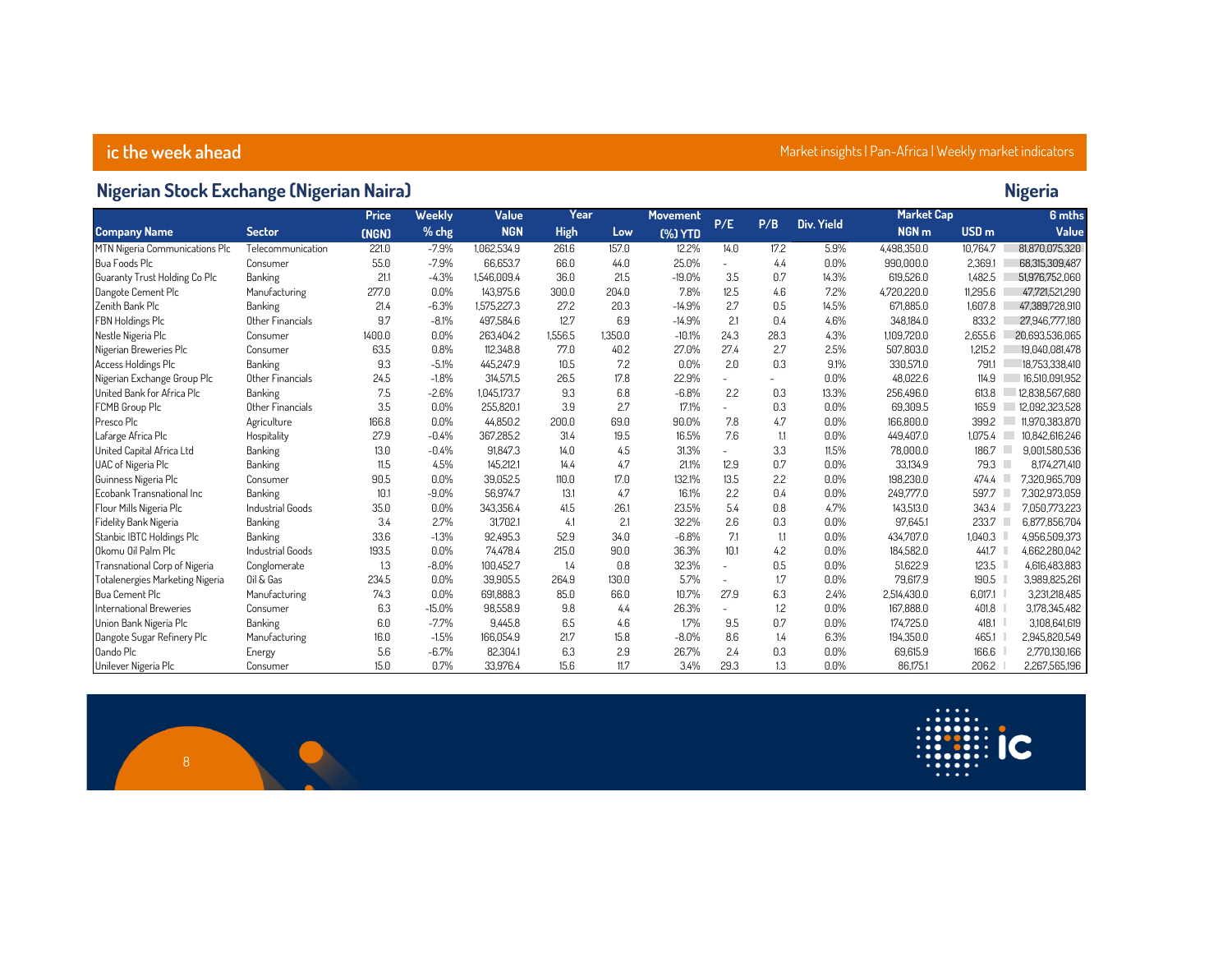| Nairobi Securites Exchange (Kenyan Shilling)                                                                                                                                                                                                                                                                                                                             |                                                                                                                                   |                                     |                                       |                                      |                                      | <b>Kenya</b>                         |
|--------------------------------------------------------------------------------------------------------------------------------------------------------------------------------------------------------------------------------------------------------------------------------------------------------------------------------------------------------------------------|-----------------------------------------------------------------------------------------------------------------------------------|-------------------------------------|---------------------------------------|--------------------------------------|--------------------------------------|--------------------------------------|
| <b>Market Commentary</b>                                                                                                                                                                                                                                                                                                                                                 |                                                                                                                                   | 2019                                | 2020                                  | 2021                                 | 2022E                                | 2023F                                |
| Market activity has been driven by local investors throughout the week. We have<br>seen net foreign outflows on large cap stocks which drove the All-share index to<br>close the week lower, declining by 6.2% w/w to 121.8 points. The telco, banking and<br>manufacturing sector saw an erosion of their market capitalization due to a fall in<br>their stock prices. | Nominal GDP (USDbn)<br>GDP Growth Rate (%)<br>GDP per capita (USD)<br>Current account balance (% GDP)<br>Gov't gross debt (% GDP) | 95.4<br>5.4<br>2.0<br>(5.8)<br>62.1 | 99.3<br>(0.3)<br>2.1<br>(4.4)<br>67.6 | 109.5<br>5.6<br>2.2<br>(5.0)<br>69.7 | 116.6<br>6.0<br>2.3<br>(5.1)<br>70.2 | 124.7<br>5.7<br>2.4<br>(5.1)<br>69.6 |
| We note that the market is being weighed down by a reduced appetite for emerging<br>markets. This is due to an increase in interest rates in developed markets which are<br>currently battling high inflation thereby forcing their Central Banks to adjust rates<br>upwards.                                                                                            | CPI Inflation (%)                                                                                                                 | 5.2                                 | 5.2                                   | 6.0                                  | 5.2                                  | 5.0                                  |
| We expect to see the telecommunication, banking and manufacturing sectors<br>accounting for a bigger pile of the total daily turnover going into this week.                                                                                                                                                                                                              | <b>Dividend</b><br>Safaricom Plc                                                                                                  | <b>Type</b><br>Interim              | Year<br>2021                          | <b>DPS</b><br>0.64                   |                                      |                                      |
|                                                                                                                                                                                                                                                                                                                                                                          | <b>BAT Kenya Plc</b><br>SCB Kenya                                                                                                 | Final<br>Final                      | 2021<br>2021                          | 50.00<br>14.00                       |                                      |                                      |
| 12m local currency performance                                                                                                                                                                                                                                                                                                                                           | Stanbic Holdings Plc                                                                                                              | Final                               | 2021                                  | 7.30                                 |                                      |                                      |
| 118<br>USDKES exchange rate<br>116<br>114                                                                                                                                                                                                                                                                                                                                | ABSA Bank Kenya<br>KCB Group<br><b>NSE</b><br>Sasini Plc                                                                          | Final<br>Final<br>Special<br>Final  | 2021<br>2021<br>2021<br>2021          | 1.10<br>2.00<br>0.50<br>0.50         |                                      |                                      |
| 112                                                                                                                                                                                                                                                                                                                                                                      | Car & General Ltd                                                                                                                 | First & Final                       | 2021                                  | 3.20                                 |                                      |                                      |
| 110                                                                                                                                                                                                                                                                                                                                                                      | Car & General Ltd                                                                                                                 | Bonus Share                         | 2021                                  | 0.04                                 |                                      |                                      |
| 108                                                                                                                                                                                                                                                                                                                                                                      | KesGen Co. Plc                                                                                                                    | First & Final                       | 2021                                  | 0.30                                 |                                      |                                      |
| 106                                                                                                                                                                                                                                                                                                                                                                      | EABL                                                                                                                              | Interim                             | 2021                                  | 3.75                                 |                                      |                                      |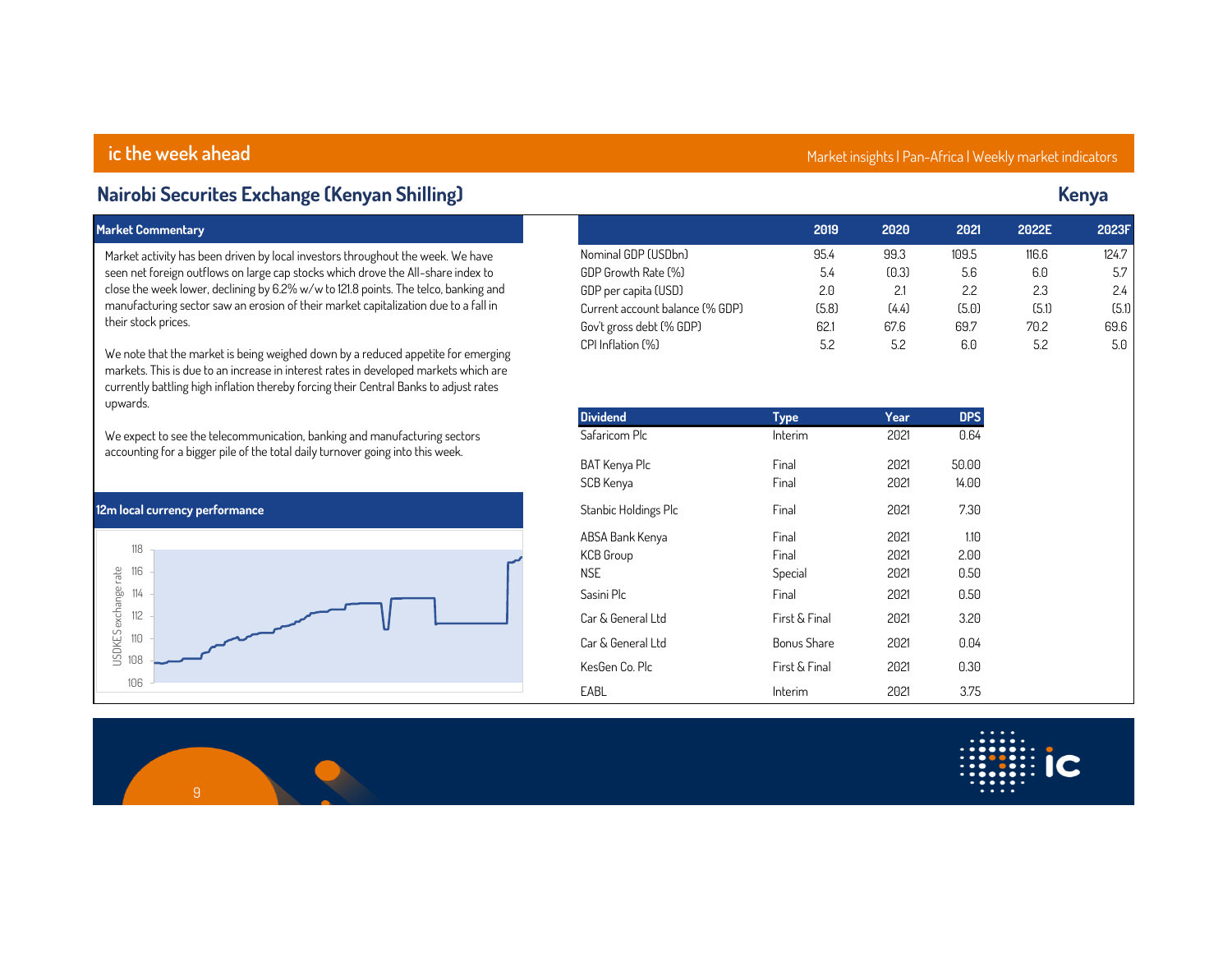# **Nairobi Securites Exchange (Kenyan Shilling) Kenya**

| <b>Index Performance</b>     |       | <b>KES/USD</b> |       |          | <b>Top 5 Gainers</b>     |              |           |  |
|------------------------------|-------|----------------|-------|----------|--------------------------|--------------|-----------|--|
| <b>NSE-ASI</b>               | Level | $%$ chg        | Level | $%$ chg  | <b>Company</b>           | <b>Price</b> | Week %chg |  |
| This week (17 Jun. 2022)     | 121.8 | $-6.2%$        | 1.0   | $-6.5%$  | Sameer Africa Plc        | 3.3          | 11.9%     |  |
| Previous week (10 Jun. 2022) | 129.9 | 0.4%           | IJ    | 0.2%     | Kapchorua Tea Co         | 89.0         | 9.9%      |  |
| 30-Day                       | 145.0 | $-16.0%$       | 1.3   | -20.3%   | Williamson Tea Kenya Plc | 130.0        | 8.3%      |  |
| Year Open                    | 167.1 | $-27.1%$       |       | $-29.7%$ | Flame Tree Group         |              | 8.0%      |  |

| <b>Top 5 (value) Traders</b> |                  |            |
|------------------------------|------------------|------------|
| <b>Company</b>               | KES <sub>m</sub> | % of Total |
| Safaricom Plc                | 1.626.2          | 76.7%      |
| East African Breweries Ltd   | 166.3            | 7.8%       |
| <b>KCB Group Plc</b>         | 134.9            | $6.4\%$    |
| Equity Group Holdings Plc    | 92.1             | 4.3%       |
| Standard Chartered Bank Ltd  | 17.1             | 0.8%       |

|                         | <b>Market Statistics</b> |                  |
|-------------------------|--------------------------|------------------|
|                         | <b>KES</b> m             | USD <sub>m</sub> |
| Market Cap              | 1.879.169.7              | 16.013.4         |
| Total Value Traded      | 2.118.9                  | 18.1             |
| Avg. Daily Value Traded | 423.8                    | 3.6              |

# **ic the week ahead Market insights | Pan-Africa | Weekly market indicators**

|                          | <b>Top 5 Gainers</b> |           |
|--------------------------|----------------------|-----------|
|                          |                      |           |
| Company                  | <b>Price</b>         | Week %chg |
| Sameer Africa Plc        | 3.3                  | 11.9%     |
| Kapchorua Tea Co         | 89.0                 | 9.9%      |
| Williamson Tea Kenya Plc | 130.0                | 8.3%      |
| Flame Tree Group         | 1.2                  | 8.0%      |
| Crown Paints Kenya Plc   | 43.4                 | 7.8%      |

| <b>Top 5 Decliners</b>  |       |           |  |  |  |  |  |  |  |  |
|-------------------------|-------|-----------|--|--|--|--|--|--|--|--|
| <b>Company</b>          | Price | Week %chg |  |  |  |  |  |  |  |  |
| Longhorn Publishers Ltd | 3.1   | $-11.2%$  |  |  |  |  |  |  |  |  |
| Safaricom Plc           | 243   | $-9.0%$   |  |  |  |  |  |  |  |  |
| Car & General (K) Ltd   | 42 A  | $-8.7%$   |  |  |  |  |  |  |  |  |
| Stanlib Fahari I-Reit   | 5.5   | $-8.0%$   |  |  |  |  |  |  |  |  |
| Britam Holdings Limited | 5.6   | $-7.9%$   |  |  |  |  |  |  |  |  |



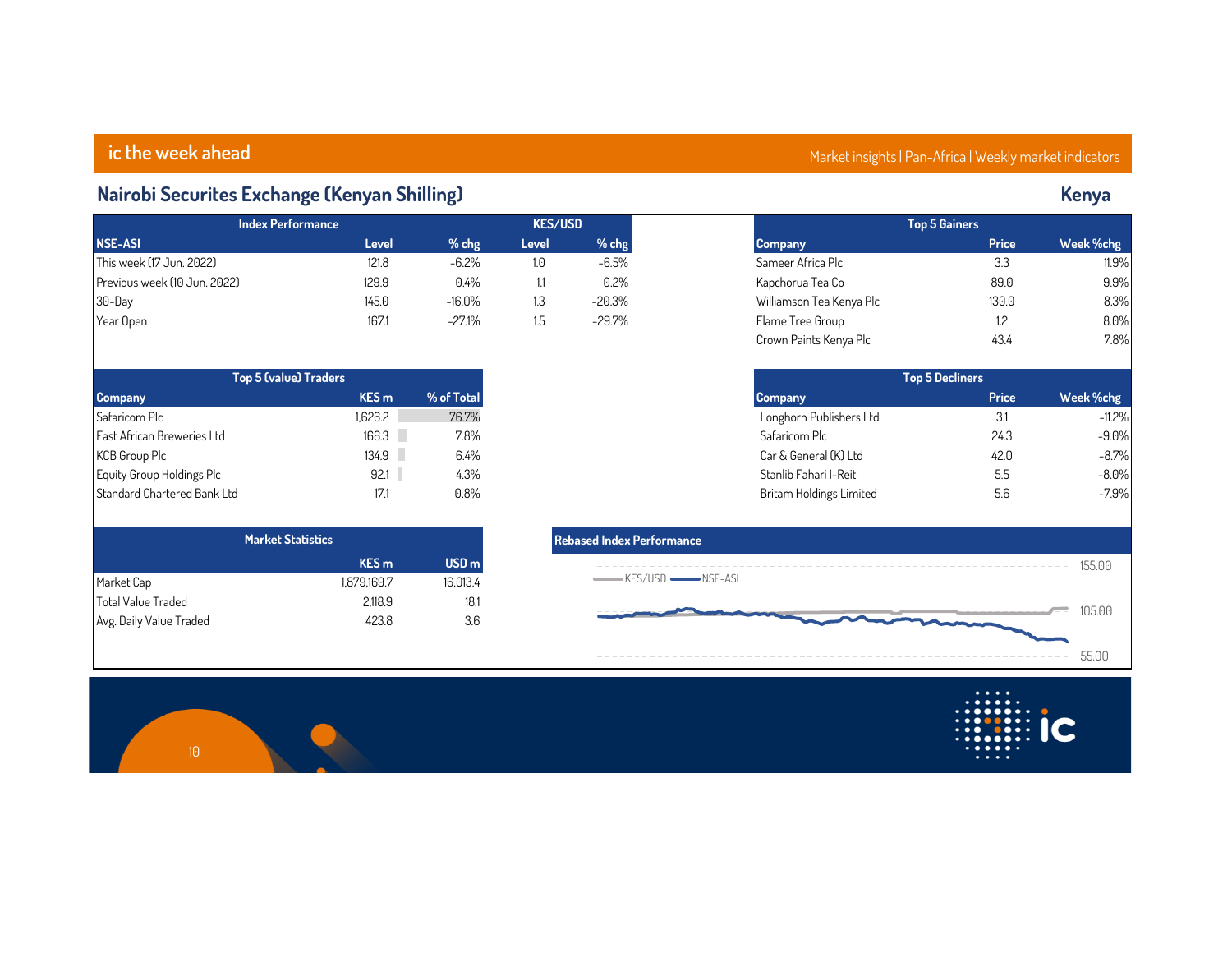### **ic the week ahead Market insights | Pan-Africa | Weekly market indicators**

### **Nairobi Securites Exchange (Kenyan Shilling) Kenya**

|                                 |                        | Price | <b>Weekly</b> | Value          | Year        |       | Movement (%) | P/E   | P/B | Div.         | <b>Market Cap</b> |                  | 6 mths           |  |
|---------------------------------|------------------------|-------|---------------|----------------|-------------|-------|--------------|-------|-----|--------------|-------------------|------------------|------------------|--|
| <b>Company Name</b>             | <b>Sector</b>          | (KES) | $%$ chg       | <b>KES'000</b> | <b>High</b> | Low   | <b>YTD</b>   |       |     | <b>Yield</b> | <b>KES</b> m      | USD <sub>m</sub> | Value            |  |
| Safaricom Plc                   | Telecommunication      | 24.3  | $-9.0%$       | 1,626,177.7    | 44.5        | 24.3  | $-36.0%$     | 14.0  | 7.0 | 5.7%         | 973,590.00        | 8296.5           | 27.666.039.980.0 |  |
| Equity Group Holdings Plc       | Banking                | 39.9  | $-7.6%$       | 92,123.7       | 54.3        | 39.9  | $-24.5%$     | 3.6   | 0.9 | 0.0%         | 150.381.00        | 1281.5           | 7.074.553.110.0  |  |
| <b>KCB Group Plc</b>            | Banking                | 37.9  | $-2.8%$       | 134,913.8      | 48.6        | 35.3  | $-16.6%$     | 0.0   | 0.7 | 7.9%         | 121.790.00        | 1037.8           | 5,850,097,950.0  |  |
| East African Breweries Ltd      | Manufacturing & Allied | 124.5 | $-6.4%$       | 166,288.9      | 193.8       | 124.5 | $-24.5%$     | 8.8   | 7.1 | 0.0%         | 98.451.41         | 839.0            | 4.659.644.940.0  |  |
| CFC Stanbic Holdings Ltd        | Other Financials       | 100.3 | $-0.5%$       | 156.5          | 108.0       | 74.0  | 14.9%        | 5.5   | 0.7 | 9.0%         | 39,631.03         | 337.7            | 1,813,794,565.0  |  |
| Standard Chartered Bank Ltd     | Banking                | 123.8 | 0.0%          | 17,139.7       | 146.8       | 123.8 | $-3.5%$      | 4.4   | 0.8 | 15.4%        | 42,570.00         | 362.8            | 1.293.202.910.0  |  |
| <b>British American Tobacco</b> | Manufacturing & Allied | 428.8 | 0.9%          | 10.497.2       | 499.8       | 361.0 | $-2.9%$      | 6.6   | 2.9 | 12.5%        | 42.875.00         | 365.4            | 954.681.745.0    |  |
| ABSA Bank Kenya Plc             | Banking                | 10.8  | $-6.1%$       | 4,920.1        | 13.9        | 9.7   | $-8.9%$      | 5.1   | 1.0 | 10.2%        | 58.660.59         | 499.9            | 650,633,839.0    |  |
| NCBA Group Plc                  | Banking                | 24.5  | $-3.0%$       | 5,457.2        | 27.7        | 23.0  | $-3.0%$      | 3.7   | 0.5 | 12.3%        | 40.281.85         | 343.3            | 544,582,170.0    |  |
| Co-Operative Bank of Kenya Ltd  | Banking                | 11.0  | 0.9%          | 9,488.0        | 25.4        | 9.5   | $-15.1%$     | 3.4   | 0.6 | 9.1%         | 64,538,98         | 550.0            | 429,746,820.0    |  |
| Centum Investment Co Ltd        | Investment             | 9.3   | $-2.3%$       | 10.842.4       | 18.0        | 9.3   | $-34.0%$     | 8.1   | 0.1 | 3.5%         | 6.188.61          | 52.7             | 208.096.934.0    |  |
| I&M Group Plc                   | Investment             | 16.7  | $-1.8%$       | 12.008.2       | 50.0        | 16.7  | $-20.9%$     | 3.4   | 0.5 | 9.0%         | 27.615.48         | 235.3            | 157,557,745.0    |  |
| Kenya Electricity Generating    | Energy & Petroleum     | 3.5   | 1.5%          | 1.446.5        | 5.2         | 3.4   | $-17.7%$     | 17.6  | 0.1 | 8.7%         | 22,751.10         | 193.9            | 141,828,380.0    |  |
| Kenya Power & Lighting Ltd      | Energy & Petroleum     | 1.5   | $-1.4%$       | 14.719.2       | 1.9         | 1.3   | $-16.6%$     | 1.9   | 0.0 | 0.0%         | 2.849.14          | 24.3             | 115,663,707.0    |  |
| Nairobi Securities Exchange     | Investment             | 6.9   | $-7.5%$       | 443.9          | 30.0        | 6.9   | $-14.0%$     | 13.7  | 0.9 | 7.3%         | 1.788.83          | 15.2             | 112.679.894.0    |  |
| Diamond Trust Bank Kenya Ltd    | Banking                | 52.0  | 4.0%          | 799.7          | 77.5        | 50.0  | $-12.6%$     | 3.7   | 0.2 | 5.8%         | 14,539.30         | 123.9            | 102,688,845.0    |  |
| Jubilee Holdings Ltd            | Investment             | 265.0 | 0.0%          | 371.0          | 390.0       | 261.8 | $-16.3%$     | 2.9   | 0.5 | 3.4%         | 19,205.33         | 163.7            | 92,349,225.0     |  |
| Bamburi Cement Ltd              | Manufacturing & Allied | 33.6  | $-1.3%$       | 763.7          | 46.4        | 32.3  | $-11.7%$     | 13.2  | 0.4 | 8.9%         | 12.177.28         | 103.8            | 91,852,355.0     |  |
| Nairobi Business Ventures Ltd   | Commercial             | 3.8   | $-3.6%$       | 197.6          | 7.9         | 3.0   | $-38.0%$     | 0.0   | 2.0 | 0.0%         | 88.74             | 0.8              | 68,637,292.0     |  |
| <b>Britam Holdings Limited</b>  | Insurance              | 5.6   | $-7.9%$       | 1.073.0        | 8.3         | 5.6   | $-25.6%$     | 286.7 | 0.7 | 0.0%         | 14.081.06         | 120.0            | 56,267,648.0     |  |
| Nation Media Group              | Media                  | 20.0  | $-6.3%$       | 3,737.2        | 25.6        | 12.7  | 8.4%         | 8.3   | 0.5 | 7.5%         | 4.147.93          | 35.3             | 52,363,320.0     |  |
| Kenya Reinsurance Corp Ltd      | Insurance              | 2.0   | $-4.2%$       | 470.2          | 2.7         | 2.0   | $-11.7%$     | 1.9   | 0.2 | 9.9%         | 5,683.59          | 48.4             | 46,174,135.0     |  |
| Williamson Tea Kenya Plc        | Consumer               | 130.0 | 8.3%          | 686.9          | 135.0       | 120.0 | 0.0%         | 0.0   | 0.4 | 7.7%         | 2.276.64          | 19.4             | 44.830.125.0     |  |
| Carbacid Investments Ltd        | Investment             | 11.3  | $-1.3%$       | 757.3          | 13.1        | 10.0  | 2.7%         | 5.1   | 0.8 | 6.2%         | 2.879.83          | 24.5             | 41,800,345.0     |  |
| Crown Paints Kenya Plc          | Commercial             | 43.4  | 7.8%          | 768.0          | 43.4        | 30.5  | 42.3%        | 5.8   | 0.9 | 9.2%         | 6.178.51          | 52.7             | 41,017,230.0     |  |
| TPS Eastern Africa Ltd          | Hospitality            | 13.0  | 2.4%          | 399.2          | 24.0        | 11.7  | $-14.8%$     | 0.0   | 0.3 | 0.0%         | 2.368.26          | 20.2             | 36,288,105.0     |  |
| WPP Scangroup Ltd               | Media                  | 3.4   | 1.2%          | 166.8          | 7.0         | 3.0   | $-17.1%$     | 0.0   | 0.3 | 0.0%         | 1,482.30          | 12.6             | 31.860.218.0     |  |
| CIC Insurance Group             | Insurance              | 1.9   | $-6.9%$       | 719.8          | 3.4         | 1.9   | $-14.5%$     | 8.2   | 0.6 | 0.0%         | 4.943.44          | 42.1             | 22,589,492.0     |  |
| Total Kenya Ltd                 | Energy & Petroleum     | 23.8  | 1.3%          | 498.6          | 26.3        | 21.9  | $-5.0%$      | 2.2   | 0.1 | 5.5%         | 14.951.63         | 127.4            | 21,267,480.0     |  |
| HF Group Plc                    | Banking                | 3.0   | 1.0%          | 305.2          | 4.9         | 3.0   | $-23.1%$     | 0.0   | 0.1 | 0.0%         | 1.153.84          | 9.8              | 11,897,234.0     |  |



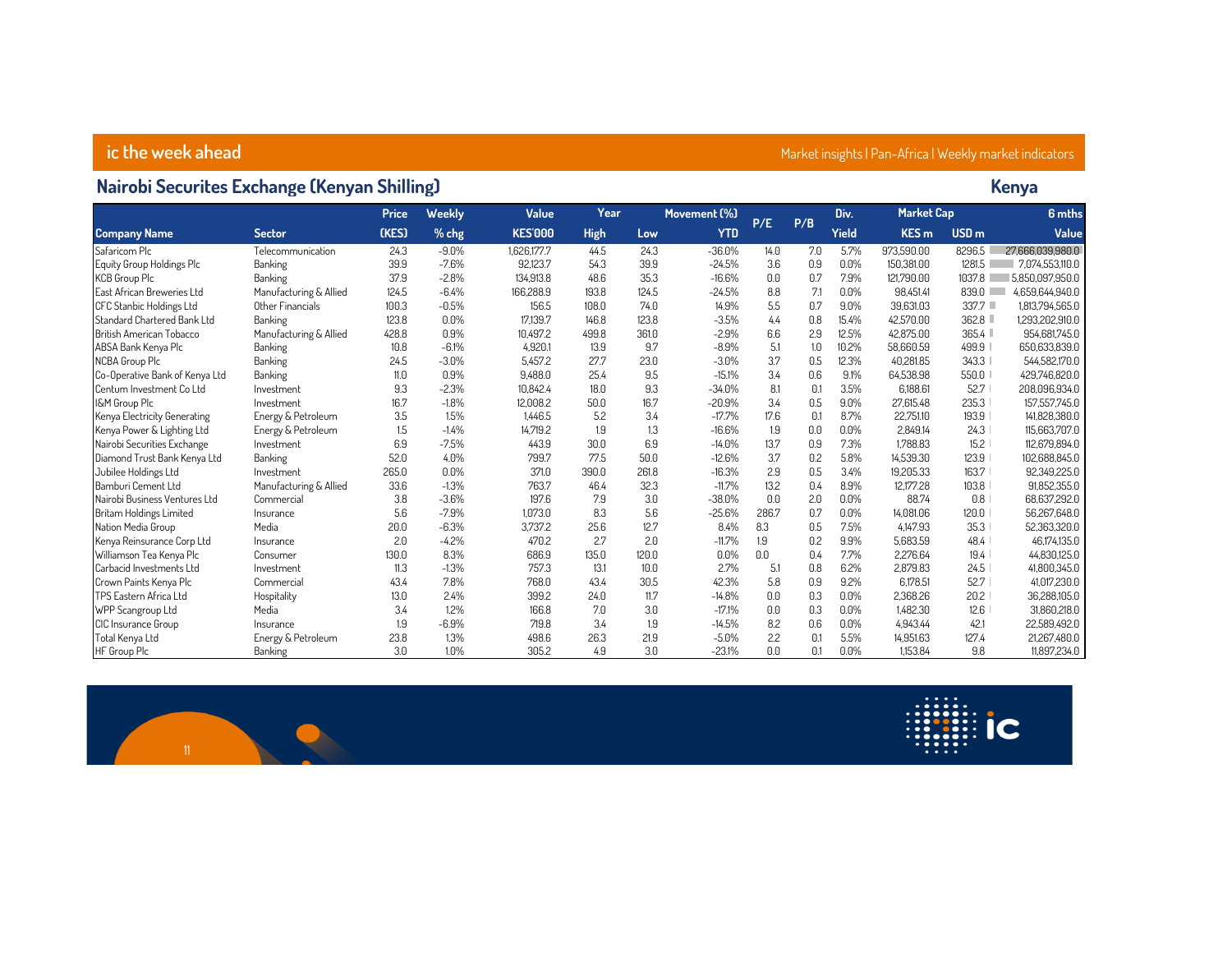### **Notes**

**General stock exclusions include stocks that have missing information and those that have not traded in more than one year.**

**Detailed information is given per country on the top 30 stocks by market capitalisation.**

**Value traded is estimated based on volume weighted average price or closing price, multiplied by volume traded. Therefore, there will be slight variations between actual value traded and our estimate.**

**Each of the country graphs is designed to show index performance in local currency vs. performance in USD terms.**

### **Disclaimer**

**This communication is from the Insights desk of IC Group (IC). The message is for information purposes only and it is subject to change as it is only indicative and not binding. It is not a recommendation, advice, offer or solicitation to buy or sell a product or service nor an official confirmation of any transaction. It is directed at both professionals and retail clients. This message is subject to the terms and conditions of IC Group. IC is not responsible for the use of this communica tion other than the purpose for which it is intended, except to the extent this would be prohibited by law or regulation. All opinions and estimates are given as of the date hereof and are subject to change. IC is not obliged to inform investors of any change to such opinions or estimates. The views are not a personal recommendation and do not consider whethe r any product or transaction is suitable for any particular type of investor.**